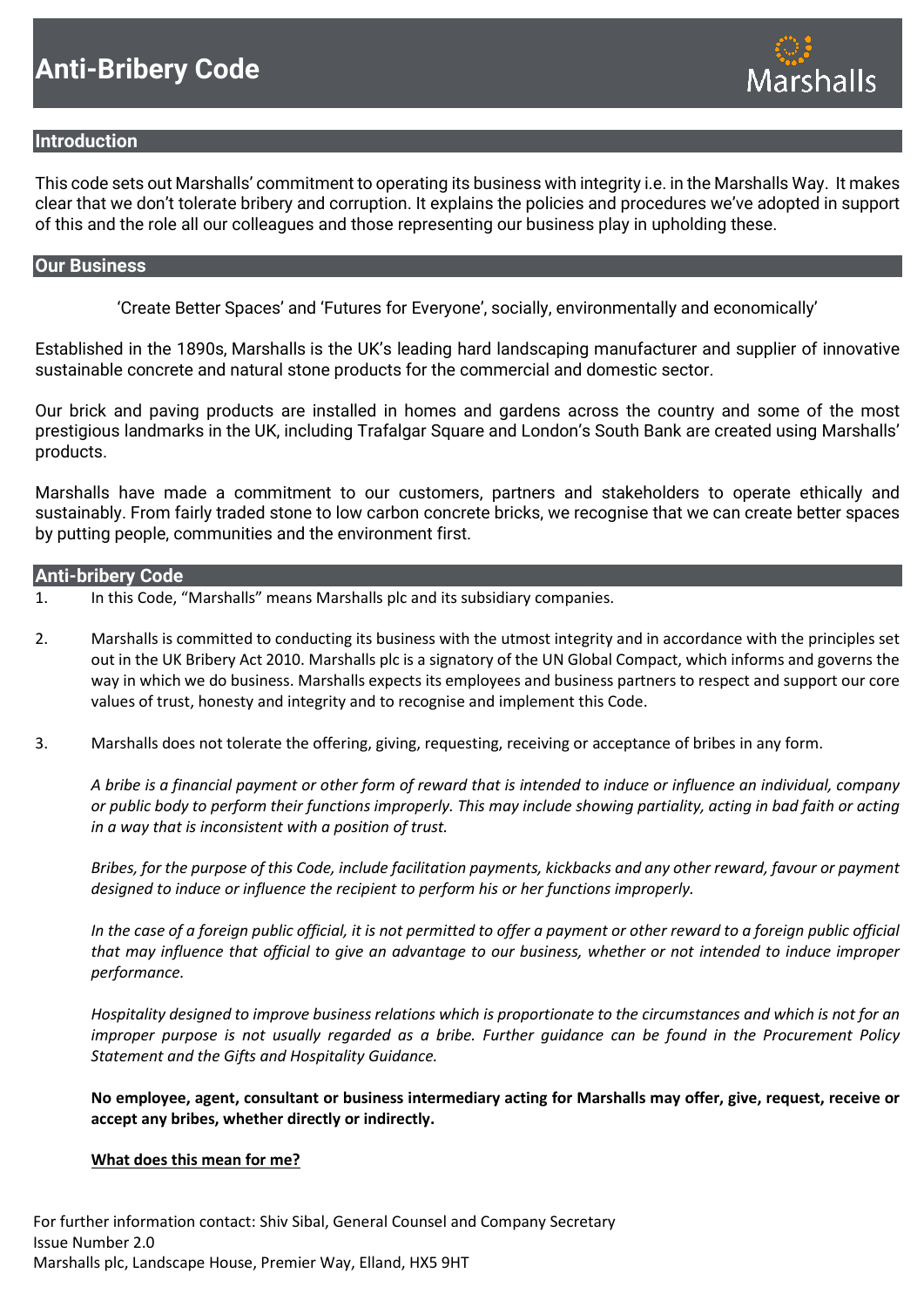- Any alleged or suspected incident of bribery will result in a formal investigation, and may result in disciplinary action for any employee involved. Any activity or behaviour by an employee that is unlawful or prohibited by this Code will constitute gross misconduct and if proven, will result in dismissal. Employees may be suspended while investigations are carried out.
- Employees who engage or do business with third parties who act on behalf of Marshalls or represent Marshalls should ensure that this Code is drawn to their attention. Marshalls expects such third parties to comply with this Code and with the applicable law relating to bribery.
- Marshalls reserves the right to terminate immediately any contract or business relationship with any agent, consultant, or other business intermediary where bribery has occurred.

# **4. Our Policies and Procedures**

Marshalls has adopted policies and procedures intended to address the potential risk of bribery and corruption. These include:-

- The Marshalls Code of Conduct;
- The Serious Concerns Policy; and
- The Group's Gifts and Hospitality Guidance, supported by quarterly returns recorded in a hospitality and gifts register;
- Regular training and testing of employees in sensitive positions; and
- The registration of interests to ensure potential conflicts are avoided.

These policies and procedures are regularly reviewed and updated, and should be read together with this Code. This Code and these policies can be accessed via the Marshalls intranet site, Marshalls NOW. The hospitality and gifts register and the register of interests are maintained at Landscape House by Joanne Whitehouse, Accounts Assistant, with oversight from the Group General Counsel and Company Secretary.

Among our procedures to mitigate risk are the following:-

- Supplier and customer risk assessments;
- Training for employees and those working for Marshalls or representing Marshalls in a business capacity;
- Written commitments from those we work with to engage with the principles in this Code.
- 5. Marshalls will work with its business partners worldwide to develop and improve good practice and to seek to eliminate bribery and corruption. It will select business partners who have adopted similar policies and objectives and will avoid doing business with those who act unlawfully or in a way that is not consistent with ethical business principles.

#### 6. **Monitoring and Compliance**

- The Board of Marshalls plc has approved this Anti-Bribery Code and will set standards in relation to its principles and their application across the Marshalls Group.
- The Audit Committee of the Board will review procedures across the Group and will monitor their effectiveness.
- Designated individuals within each business area, together with the Group Company Secretary (who oversees day to day compliance) have responsibility for the implementation and development of such procedures.
- All employees have an obligation to comply with this Code and support and promote its principles in their business function.
- 7. Any employee having a question or concern in relation to this Code, the administration of Marshalls policies and procedures designed to prevent bribery, or any issue where guidance is sought on a particular set of circumstances

For further information contact: Shiv Sibal, General Counsel and Company Secretary Issue Number 2.0 Marshalls plc, Landscape House, Premier Way, Elland, HX5 9HT